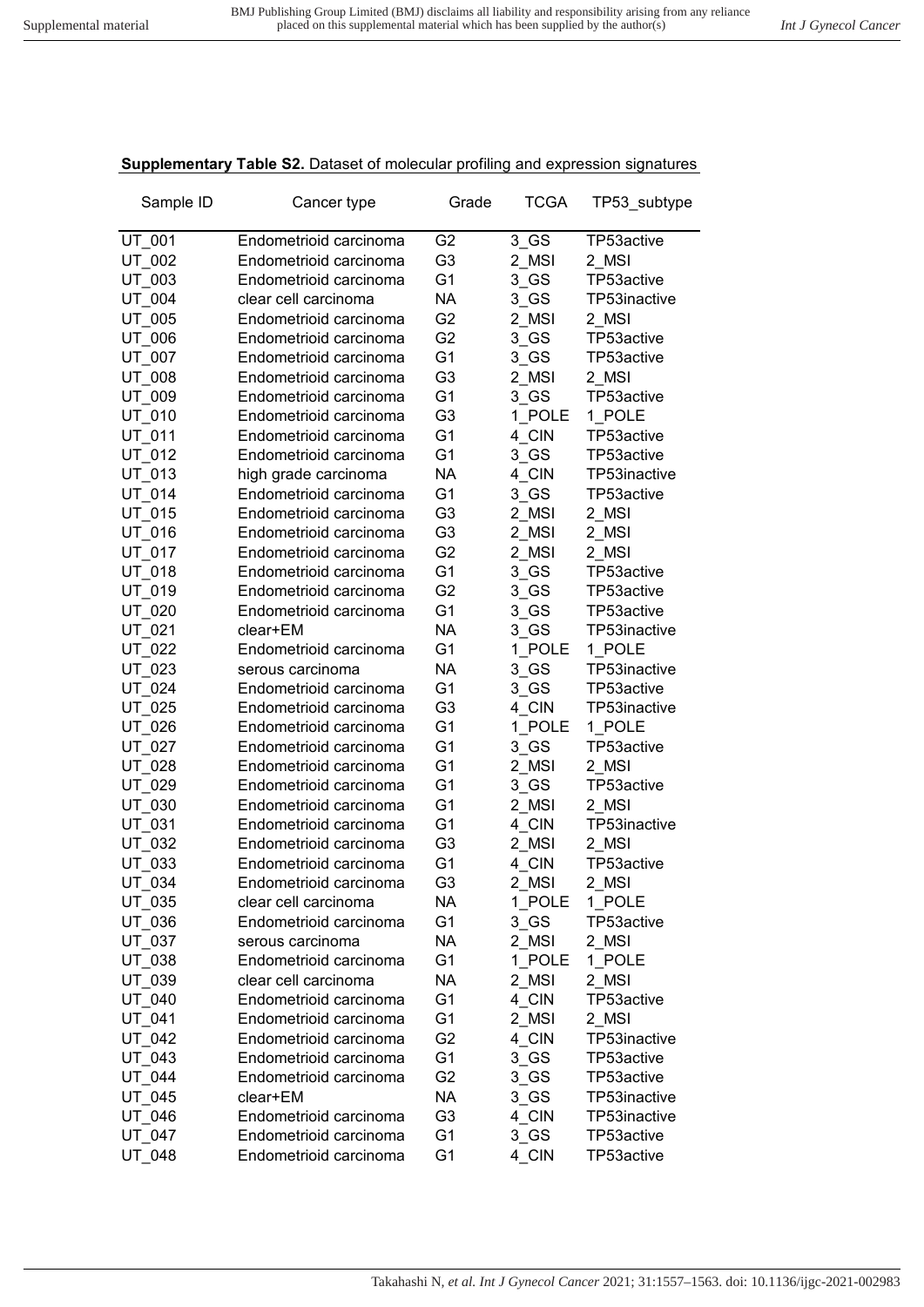| UT 049 | Endometrioid carcinoma | G <sub>1</sub> | 3 GS   | TP53active   |
|--------|------------------------|----------------|--------|--------------|
| UT 050 | serous carcinoma       | <b>NA</b>      | 4 CIN  | TP53inactive |
| UT_051 | Endometrioid carcinoma | G <sub>1</sub> | $3$ GS | TP53active   |
| UT 052 | Endometrioid carcinoma | G <sub>1</sub> | 1 POLE | 1 POLE       |
| UT_053 | Endometrioid carcinoma | G <sub>1</sub> | $3$ GS | TP53active   |
| UT_054 | serous carcinoma       | <b>NA</b>      | 4 CIN  | TP53inactive |
| UT_055 | Endometrioid carcinoma | G <sub>1</sub> | $3$ GS | TP53active   |
| UT_056 | Endometrioid carcinoma | G <sub>1</sub> | 1 POLE | 1 POLE       |
| UT 057 | Endometrioid carcinoma | G <sub>1</sub> | 3 GS   | TP53active   |
| UT 058 | Endometrioid carcinoma | G <sub>2</sub> | 3 GS   | TP53active   |
| UT 059 | Endometrioid carcinoma | G <sub>2</sub> | 2 MSI  | 2 MSI        |
| UT 060 | Endometrioid carcinoma | G <sub>1</sub> | 3 GS   | TP53active   |
| UT 061 | Endometrioid carcinoma | G <sub>2</sub> | 3 GS   | TP53active   |
| UT 062 | serous carcinoma       | <b>NA</b>      | 4 CIN  | TP53inactive |
| UT 063 | Endometrioid carcinoma | G <sub>1</sub> | 2_MSI  | 2_MSI        |
| UT 064 | Endometrioid carcinoma | G <sub>2</sub> | 2 MSI  | 2 MSI        |
| UT 065 | Endometrioid carcinoma | G <sub>3</sub> | 4 CIN  | TP53inactive |
| UT 066 | Endometrioid carcinoma | G <sub>1</sub> | 1 POLE | 1 POLE       |
| UT 067 | <b>LCNEC</b>           | <b>NA</b>      | 2 MSI  | 2 MSI        |
| UT 068 | serous carcinoma       | <b>NA</b>      | 2_MSI  | 2 MSI        |
| UT 069 | Endometrioid carcinoma | G <sub>3</sub> | 2 MSI  | 2 MSI        |
| UT 070 | Endometrioid carcinoma | G <sub>3</sub> | 2 MSI  | 2 MSI        |
| UT 071 | Endometrioid carcinoma | G <sub>1</sub> | 1 POLE | 1 POLE       |
| UT 072 | Endometrioid carcinoma | G <sub>1</sub> | 4 CIN  | TP53active   |
| UT 073 | Endometrioid carcinoma | G <sub>1</sub> | 3 GS   | TP53active   |
| UT 074 | Endometrioid carcinoma | G <sub>3</sub> | 2 MSI  | 2 MSI        |
| UT 075 | Endometrioid carcinoma | G <sub>2</sub> | 2 MSI  | 2 MSI        |
| UT 076 | Endometrioid carcinoma | G <sub>3</sub> | $3$ GS | TP53active   |
| UT 077 | Endometrioid carcinoma | G <sub>1</sub> | 3 GS   | TP53active   |
| UT 078 | Endometrioid carcinoma | G <sub>1</sub> | $3$ GS | TP53active   |
| UT 079 | Endometrioid carcinoma | G <sub>1</sub> | 3 GS   | TP53active   |
| UT 080 | Endometrioid carcinoma | G <sub>2</sub> | 4 CIN  | TP53active   |
| UT 081 | Endometrioid carcinoma | G <sub>1</sub> | 1 POLE | 1 POLE       |
| UT_082 | clear cell carcinoma   | <b>NA</b>      | 1 POLE | 1_POLE       |
| UT 083 | serous carcinoma       | <b>NA</b>      | 4 CIN  | TP53inactive |
| UT 084 | Endometrioid carcinoma | G <sub>1</sub> | $3$ GS | TP53active   |
| UT 085 | Endometrioid carcinoma | G <sub>1</sub> | 2 MSI  | 2 MSI        |
|        |                        |                |        |              |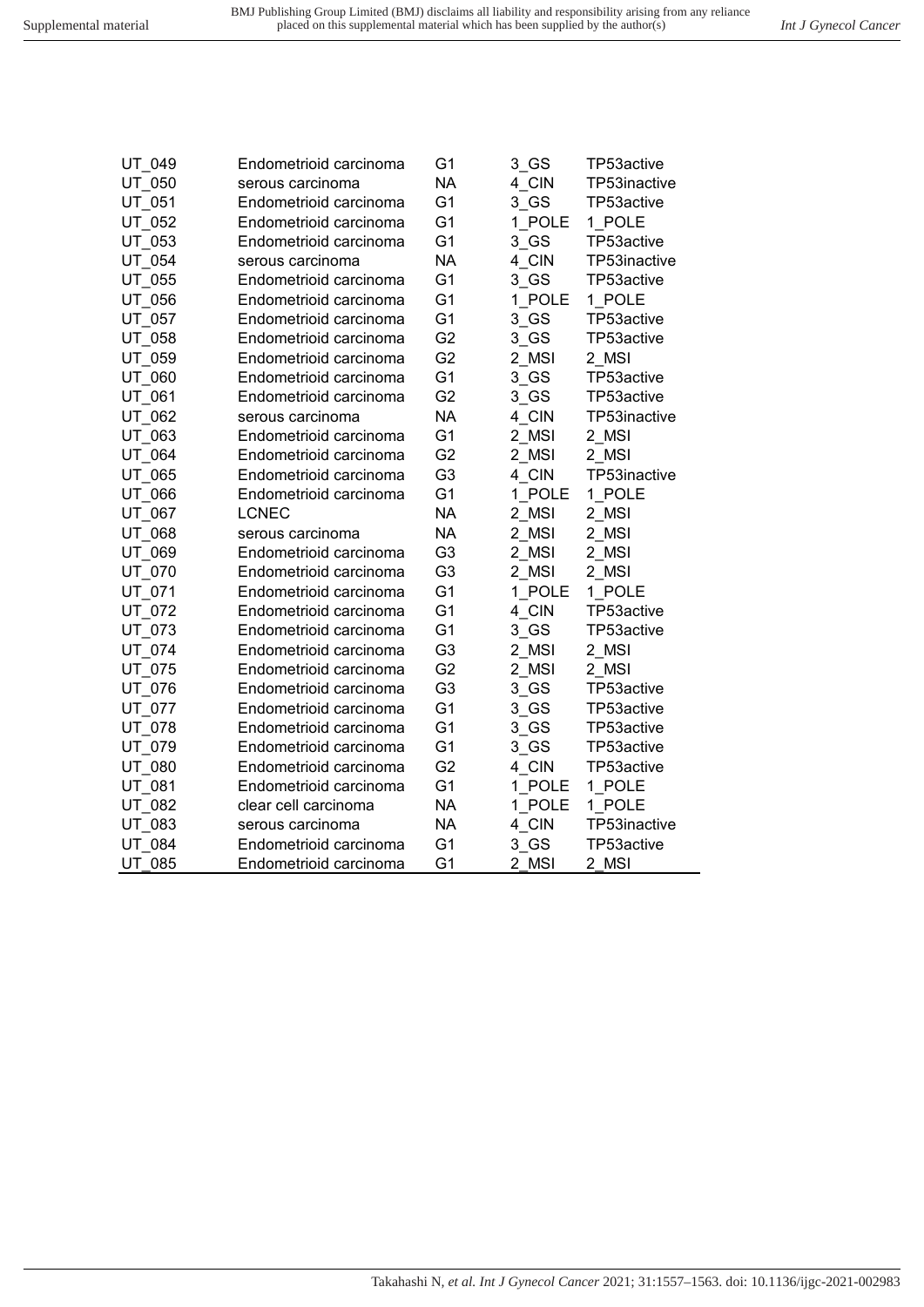| used in this study          |               |               |            |                |
|-----------------------------|---------------|---------------|------------|----------------|
| <b>TMB</b><br>(mutation/Mb) | CNV_gain (Mb) | CNV loss (Mb) | cnLOH (Mb) | signature POLE |
| 1.613                       | 120.972       | 92.055        | 3.154 NA   |                |
| 31.550                      | 19.769        | 17.906        | 31.991     | 0.000          |
| 2.253                       | 201.655       | 69.731        | 70.199     | 0.000          |
| 279.667                     | 0.000         | 3.066         | 84.504     | 0.000          |
| 33.250                      | 0.033         | 19.927        | 88.868     | 0.000          |
| 1.996                       | 0.000         | 9.469         | 81.242     | 0.000          |
| 2.306                       | 245.829       | 38.236        | 0.000      | 0.087          |
| 24.193                      | 0.000         | 0.158         | 89.148     | 0.000          |
| 2.094                       | 389.739       | 9.528         | 25.480     | 0.120          |
| 153.070                     | 11.948        | 0.292         | 0.000      | 0.941          |
| 1.913                       | 646.773       | 25.535        | 0.000      | 0.000          |
| 0.181                       | 0.000         | 0.000         | 0.000      | <b>NA</b>      |
| 2.120                       | 142.188       | 380.039       | 1.271      | 0.000          |
| 33.175                      | 77.825        | 39.144        | 0.000      | 0.000          |
| 28.476                      | 8.348         | 33.283        | 25.064     | 0.000          |
| 750.980                     | 17.298        | 30.231        | 0.000      | 0.068          |
| 16.040                      | 282.470       | 40.389        | 0.000      | 0.000          |
| 0.885                       | 23.546        | 38.319        | 0.000 NA   |                |
| 2.251                       | 0.000         | 0.000         | 70.634     | 0.000          |
| 2.399                       | 0.788         | 0.000         | 137.996    | 0.072          |
| 2.179                       | 344.736       | 86.218        | 0.000      | 0.000          |
| 77.534                      | 0.000         | 0.000         | 0.000      | 0.789          |
| 0.149                       | 0.000         | 4.164         | 0.000      | <b>NA</b>      |
| 2.037                       | 8.991         | 19.127        | 79.807     | 0.000          |
| 2.581                       | 216.248       | 642.599       | 0.619      | 0.071          |
| 48.577                      | 3.500         | 0.000         | 0.000      | 0.666          |
| 0.601                       | 46.473        | 54.240        | 0.000 NA   |                |
| 24.041                      | 78.216        | 4.897         | 0.000      | 0.000          |
| 2.365                       | 64.575        | 177.982       | 164.343    | 0.071          |
| 26.179                      | 86.210        | 16.269        | 0.000      | 0.000          |
| 9.131                       | 420.282       | 124.567       | 0.000      | 0.000          |
| 394.444                     | 316.893       | 216.874       | 0.000      | 0.065          |
| 2.356                       | 238.316       | 178.663       | 180.527    | 0.092          |
| 45.310                      | 156.455       | 289.003       | 29.061     | 0.000          |
| 437.031                     | 146.790       | 187.316       | 0.000      | 0.816          |
| 1.240                       | 122.473       | 3.841         | 0.000 NA   |                |
| 12.091                      | 203.524       | 497.403       | 1.211      | 0.000          |
| 432.707                     | 88.827        | 99.688        | 0.000      | 0.925          |
| 24.609                      | 13.686        | 198.919       | 0.000      | 0.000          |
| 1.654                       | 906.610       | 17.154        | 16.990     | 0.126          |
| 23.675                      | 502.602       | 14.425        | 0.000      | 0.000          |
| 1.730                       | 30.207        | 404.438       | 60.028     | 0.000          |
| 2.771                       | 186.064       | 0.239         | 2.051      | 0.000          |
| 2.859                       | 297.670       | 130.523       | 62.937     | 0.000          |
| 1.219                       | 0.000         | 0.000         | 55.792 NA  |                |
| 1.692                       | 404.941       | 405.439       | 63.381     | 0.000          |
| 2.125                       | 137.316       | 234.793       | 4.604      | 0.093          |
| 0.883                       | 519.919       | 319.537       | 4.883 NA   |                |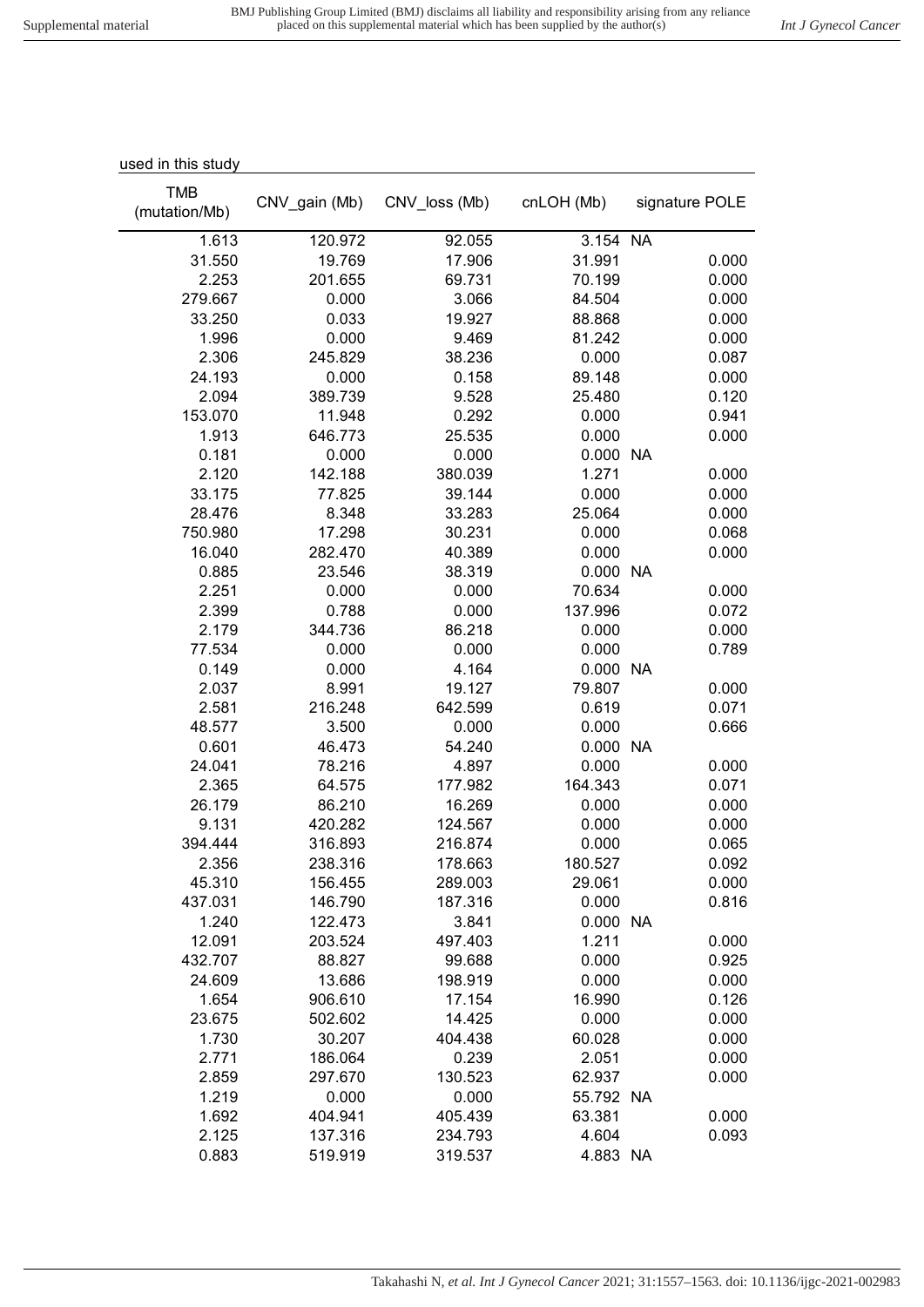| 0.239   | 0.000   | 56.775  | 0.000 NA   |       |
|---------|---------|---------|------------|-------|
| 1.810   | 352.201 | 307.073 | 163.043    | 0.000 |
| 0.355   | 90.769  | 167.404 | 0.000 NA   |       |
| 55.139  | 707.668 | 172.001 | 1.816      | 0.800 |
| 1.965   | 37.664  | 110.296 | 0.219      | 0.189 |
| 4.525   | 290.651 | 423.412 | 95.102     | 0.213 |
| 0.968   | 175.477 | 112.124 | 8.457 NA   |       |
| 282.641 | 754.755 | 21.777  | 4.052      | 0.940 |
| 2.519   | 0.000   | 62.897  | 0.000      | 0.181 |
| 2.793   | 115.817 | 115.914 | 3.591      | 0.000 |
| 21.872  | 0.000   | 97.740  | 57.879     | 0.000 |
| 2.940   | 0.799   | 179.491 | 106.830    | 0.000 |
| 2.528   | 37.850  | 120.112 | 0.783      | 0.000 |
| 1.400   | 55.669  | 260.896 | 315.754 NA |       |
| 22.012  | 112.538 | 26.499  | 2.669      | 0.000 |
| 48.453  | 162.934 | 178.746 | 81.916     | 0.000 |
| 2.729   | 521.483 | 165.383 | 24.978     | 0.000 |
| 53.743  | 0.000   | 6.913   | 0.000      | 0.851 |
| 44.070  | 59.439  | 25.211  | 0.000      | 0.000 |
| 6.501   | 571.765 | 305.076 | 268.706    | 0.000 |
| 36.189  | 94.899  | 69.568  | 34.295     | 0.000 |
| 76.495  | 0.000   | 10.635  | 103.973    | 0.000 |
| 82.828  | 0.000   | 63.212  | 0.000      | 0.840 |
| 1.329   | 292.827 | 418.283 | 20.836 NA  |       |
| 2.052   | 386.702 | 2.615   | 11.267     | 0.000 |
| 425.627 | 10.411  | 62.191  | 0.081      | 0.148 |
| 23.936  | 5.982   | 0.000   | 31.715     | 0.000 |
| 40.317  | 13.473  | 2.558   | 79.049     | 0.000 |
| 2.534   | 212.666 | 45.907  | 0.000      | 0.000 |
| 1.820   | 0.000   | 0.000   | 0.000      | 0.106 |
| 1.787   | 0.000   | 1.429   | 0.000      | 0.118 |
| 2.361   | 76.551  | 731.531 | 179.665    | 0.000 |
| 89.953  | 85.258  | 136.071 | 7.653      | 0.739 |
| 142.455 | 0.000   | 0.000   | 0.000      | 0.630 |
| 1.646   | 130.219 | 642.101 | 50.456     | 0.000 |
| 1.818   | 99.308  | 126.921 | 4.006      | 0.137 |
| 2.603   | 240.347 | 99.208  | 84.358     | 0.000 |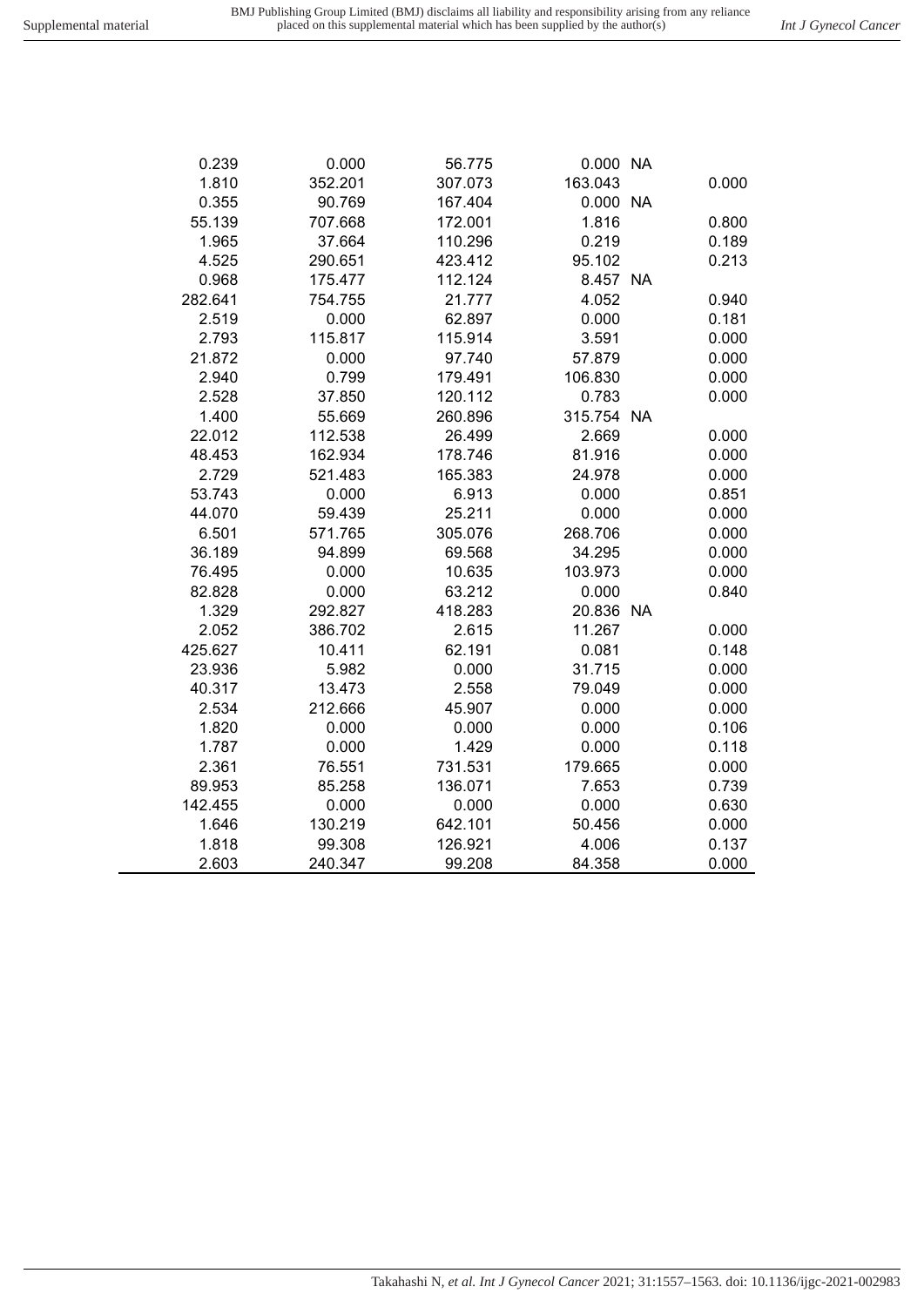| signature MSI | signature   |       | TP53 inactivation | T cell-inflamed      | PI3K/mTOR<br><b>CMAP UP</b> |
|---------------|-------------|-------|-------------------|----------------------|-----------------------------|
|               | Deamination |       | score             | <b>GEP</b> signature | signature                   |
| <b>NA</b>     | <b>NA</b>   |       | $-1.277$          | 0.440                | 1.306160817                 |
| 0.426         |             | 0.465 | $-0.855$          | 3.192                | 1.300984608                 |
| 0.255         |             | 0.305 | $-0.104$          | $-0.255$             | 1.331128863                 |
| 0.659         |             | 0.072 | 0.010             | 2.040                | 1.432908255                 |
| 0.393         |             | 0.577 | 0.013             | 0.734                | 1.272539457                 |
| 0.000         |             | 0.433 | $-0.514$          | 0.032                | 1.390595649                 |
| 0.166         |             | 0.287 | $-0.059$          | $-0.302$             | 1.329520125                 |
| 0.369         |             | 0.321 | $-0.304$          | $-0.957$             | 1.258669757                 |
| 0.000         |             | 0.295 | $-1.123$          | $-1.056$             | 1.258271979                 |
| 0.000         |             | 0.000 | $-0.069$          | 0.703                | 1.608547419                 |
| 0.335         |             | 0.452 | $-0.236$          | $-0.426$             | 1.253439693                 |
| <b>NA</b>     | <b>NA</b>   |       | $-1.522$          | 1.099                | 1.261667437                 |
| 0.279         |             | 0.000 | 0.339             | $-0.954$             | 1.414843925                 |
| 0.440         |             | 0.488 | $-0.228$          | 1.117                | 1.224598122                 |
| 0.664         |             | 0.109 | $-0.064$          | 0.551                | 1.277464071                 |
| 0.574         |             | 0.144 | $-0.123$          | 2.342                | 1.547774438                 |
| 0.503         |             | 0.280 | $-1.320$          | 1.168                | 1.079582209                 |
| <b>NA</b>     | <b>NA</b>   |       | $-2.269$          | 0.507                | 1.025537602                 |
| 0.253         |             | 0.281 | $-0.697$          | $-0.761$             | 1.344975899                 |
| 0.000         |             | 0.366 | $-0.990$          | 0.947                | 1.144743723                 |
| 0.000         |             | 0.241 | 0.435             | $-0.204$             | 1.483810433                 |
| 0.000         |             | 0.000 | 0.831             | $-1.358$             | 1.220858652                 |
| <b>NA</b>     | <b>NA</b>   |       | 0.669             | 0.567                | 1.482051719                 |
| 0.282         |             | 0.407 | $-0.266$          | 0.032                | 1.259088332                 |
| 0.161         |             | 0.203 | $-0.211$          | $-0.594$             | 1.543103223                 |
| 0.128         |             | 0.081 | 0.485             | 1.623                | 1.419625782                 |
| <b>NA</b>     | <b>NA</b>   |       | $-2.702$          | $-0.058$             | 1.177077226                 |
| 0.372         |             | 0.581 | $-0.157$          | 0.981                | 1.556903016                 |
| 0.104         |             | 0.343 | $-1.678$          | 0.223                | 1.349440819                 |
| 0.457         |             | 0.514 | $-0.317$          | 1.352                | 1.299287108                 |
| 0.071         |             | 0.000 | 0.985             | $-0.376$             | 1.484044326                 |
| 0.700         |             | 0.167 | 0.689             | 0.123                | 1.976296172                 |
| 0.380         |             | 0.271 | $-1.993$          | $-0.444$             | 1.209022795                 |
| 0.350         |             | 0.547 | 0.765             | 1.802                | 1.718701363                 |
| 0.000         |             | 0.082 | 0.166             | 0.006                | 1.657458525                 |
| <b>NA</b>     | <b>NA</b>   |       | $-2.095$          | $-1.596$             | 1.064180671                 |
| 0.000         |             | 0.000 | 0.636             | 0.382                | 1.594260782                 |
| 0.000         |             | 0.067 | 0.318             | 1.910                | 1.223726373                 |
| 0.519         |             | 0.402 | $-0.036$          | 4.424                | 1.486817255                 |
| 0.224         |             | 0.181 | $-1.172$          | 0.635                | 1.348935781                 |
| 0.613         |             | 0.305 | $-0.190$          | 0.948                | 1.417271237                 |
| 0.196         |             | 0.104 | 0.707             | $-0.733$             | 1.736129004                 |
| 0.276         |             | 0.251 | 0.016             | $-0.741$             | 1.482883162                 |
| 0.289         |             | 0.188 | $-0.954$          | $-0.103$             | 1.388680519                 |
| <b>NA</b>     | <b>NA</b>   |       | 0.690             | $-0.285$             | 1.829674008                 |
| 0.109         |             | 0.199 | 1.644             | 0.024                | 1.655103493                 |
| 0.209         |             | 0.313 | $-0.480$          | $-0.740$             | 1.501932152                 |
| <b>NA</b>     | <b>NA</b>   |       | $-2.142$          | $-0.730$             | 1.137882069                 |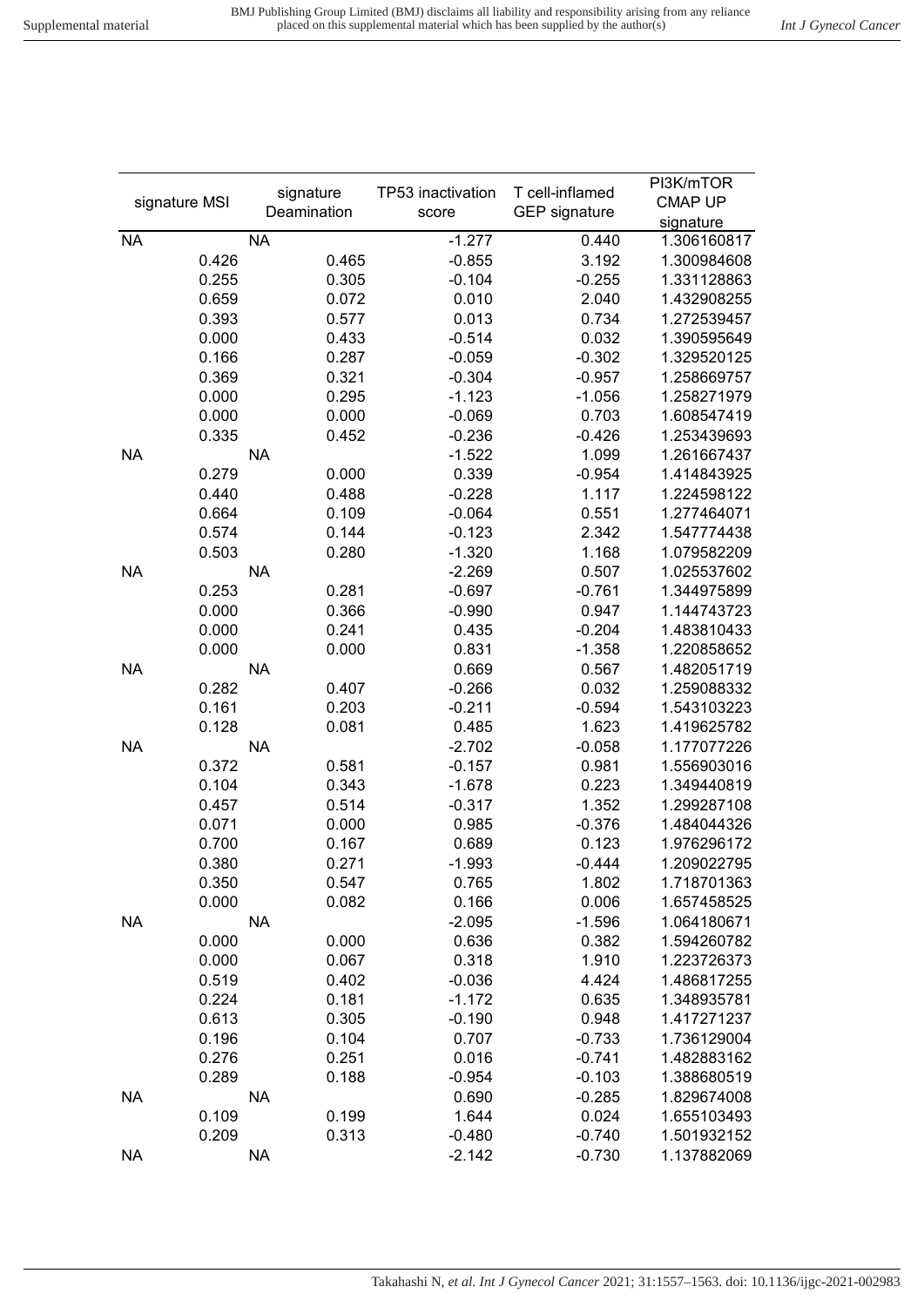| 0.236 | -0.090 | 2.132 | 1.615823251 |  |
|-------|--------|-------|-------------|--|
|       |        |       |             |  |

Takahashi N*, et al. Int J Gynecol Cancer* 2021; 31:1557–1563. doi: 10.1136/ijgc-2021-002983

|           | 0.279     | 0.285 | $-2.099$ | 0.401    | 1.376245405 |
|-----------|-----------|-------|----------|----------|-------------|
|           | 0.000     | 0.108 | 0.396    | $-1.287$ | 1.545720483 |
| <b>NA</b> | <b>NA</b> |       | $-0.390$ | $-0.399$ | 1.297403032 |
|           | 0.000     | 0.060 | 0.027    | 2.292    | 1.72610845  |
|           | 0.243     | 0.317 | $-0.194$ | 0.287    | 1.283040754 |
|           | 0.306     | 0.269 | $-1.639$ | $-1.147$ | 1.324554169 |
|           | 0.606     | 0.120 | $-0.010$ | 1.801    | 1.528876435 |
|           | 0.186     | 0.331 | $-0.414$ | 0.066    | 1.459181658 |
|           | 0.199     | 0.221 | $-0.827$ | $-0.644$ | 1.2761725   |
| <b>NA</b> | <b>NA</b> |       | $-0.283$ | $-0.371$ | 1.563212978 |
|           | 0.564     | 0.191 | $-0.144$ | 1.025    | 1.387734109 |
|           | 0.582     | 0.000 | $-0.072$ | 1.474    | 1.556562146 |
|           | 0.239     | 0.311 | 0.083    | 0.897    | 1.619147237 |
|           | 0.000     | 0.076 | $-0.350$ | 1.553    | 1.477197174 |
|           | 0.619     | 0.125 | 0.772    | $-1.228$ | 1.500977853 |
|           | 0.000     | 0.121 | $-0.436$ | $-1.081$ | 1.518990105 |
|           | 0.657     | 0.236 | $-0.090$ | 2.132    | 1.615823251 |
|           | 0.587     | 0.299 | $-0.964$ | 1.474    | 1.366706559 |
|           | 0.000     | 0.000 | $-0.928$ | 1.983    | 1.458167726 |
| <b>NA</b> | <b>NA</b> |       | $-0.795$ | $-1.277$ | 1.209483947 |
|           | 0.259     | 0.264 | $-0.232$ | 1.126    | 1.428571022 |
|           | 0.624     | 0.100 | 0.472    | 2.285    | 1.875965268 |
|           | 0.750     | 0.000 | 0.048    | 0.929    | 1.49330611  |
|           | 0.361     | 0.568 | $-0.215$ | 2.817    | 1.701187704 |
|           | 0.438     | 0.110 | $-0.838$ | $-0.630$ | 1.115359361 |
|           | 0.375     | 0.299 | $-1.717$ | 0.287    | 0.973167516 |
|           | 0.244     | 0.328 | $-1.056$ | 0.082    | 1.398393559 |
|           | 0.295     | 0.357 | 0.048    | $-0.322$ | 1.598797571 |
|           | 0.139     | 0.000 | 1.073    | 1.363    | 1.68475396  |
|           | 0.216     | 0.000 | 0.943    | 1.991    | 1.942547353 |
|           | 0.110     | 0.301 | 0.138    | $-1.722$ | 1.514573415 |
|           | 0.199     | 0.249 | $-1.201$ | $-1.108$ | 1.446839488 |
|           | 0.294     | 0.303 | $-0.289$ | 0.514    | 1.477317504 |

NA NA -1.258 0.373 1.276645971

NA NA -0.224 2.183 1.406281079

0.079 0.223 1.334 -0.279 1.664075906

0.106 0.086 0.050 0.301 1.646519791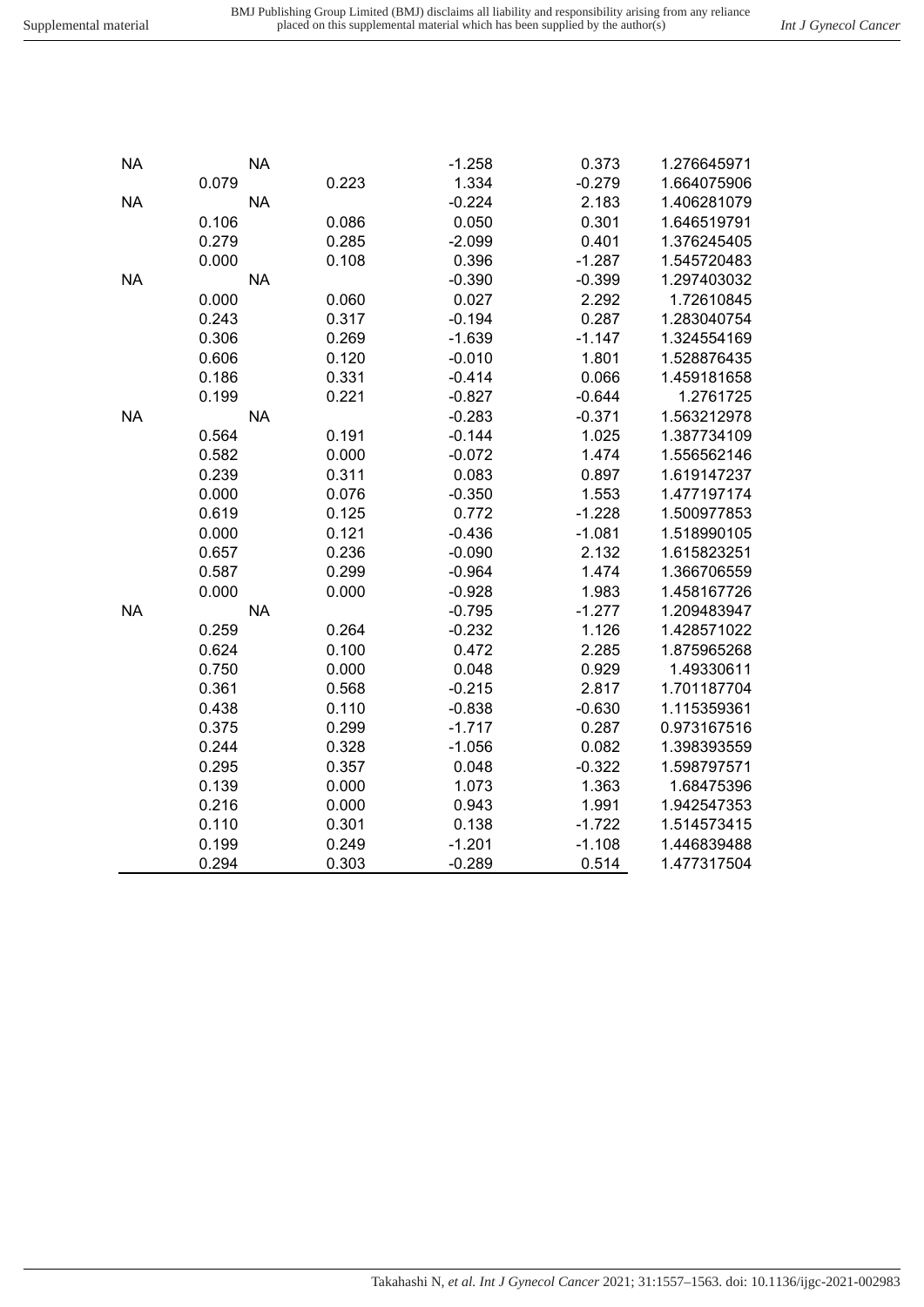| EMT-up         | Autophagy-up |
|----------------|--------------|
| signature      | signature    |
| -0.878233398   | 0.417974297  |
| -0.335429205   | 0.822318978  |
| -0.528495282   | 0.93978585   |
| -1.318786213   | 1.083134956  |
| -1.14600145    | 0.684179999  |
| -1.945543944   | 0.709311365  |
| -1.627149192   | 0.929494718  |
| -1.847021774   | 0.675050659  |
| -0.448393323   | 0.632729621  |
| $-0.405816516$ | 0.758363704  |
| -1.485554897   | 0.972545724  |
| 0.185627894    | 1.042708829  |
| -1.937580246   | 1.637232373  |
| -1.298365142   | 0.587493296  |
| -1.551015376   | 1.22636543   |
| -1.765335958   | 0.587586015  |
| -1.386831315   | 0.152716155  |
| 0.561245916    | 0.419145766  |
| -0.560185137   | 0.652684823  |
| -0.880506463   | 0.740472621  |
| -0.869061317   | 0.968236483  |
| -1.337731085   | 0.769781084  |
| -0.890234189   | 1.322834473  |
| -1.170131851   | 0.667892761  |
| -0.719690204   | 1.189189736  |
| -0.655968392   | 0.564647693  |
| 0.170400372    | 0.075422187  |
| -0.636862971   | 0.698056433  |
| -1.012290631   | 0.840808944  |
| -1.219940534   | 0.518641918  |
| -1.287555934   | 0.323204733  |
| -1.613470028   | 1.219001266  |
| -1.458707856   | 0.721323694  |
| -1.269797837   | 1.412550398  |
| -0.27320696    | 1.372479256  |
| $-0.021558696$ | 0.132422661  |
| -0.868376203   | 1.171708208  |
| -1.022020542   | 0.512568659  |
| -0.683188396   | 1.081981746  |
| -0.560902292   | 0.997215026  |
| -0.879409568   | 0.643299072  |
| -1.313467636   | 0.951401008  |
| -0.896882021   | 0.860395959  |
| -0.883841245   | 0.863929152  |
| -0.802493497   | 1.72895862   |
| $-0.786116458$ | 1.032219338  |
| -1.315699103   | 1.013434969  |
| $-0.131797943$ | 0.142191151  |
|                |              |